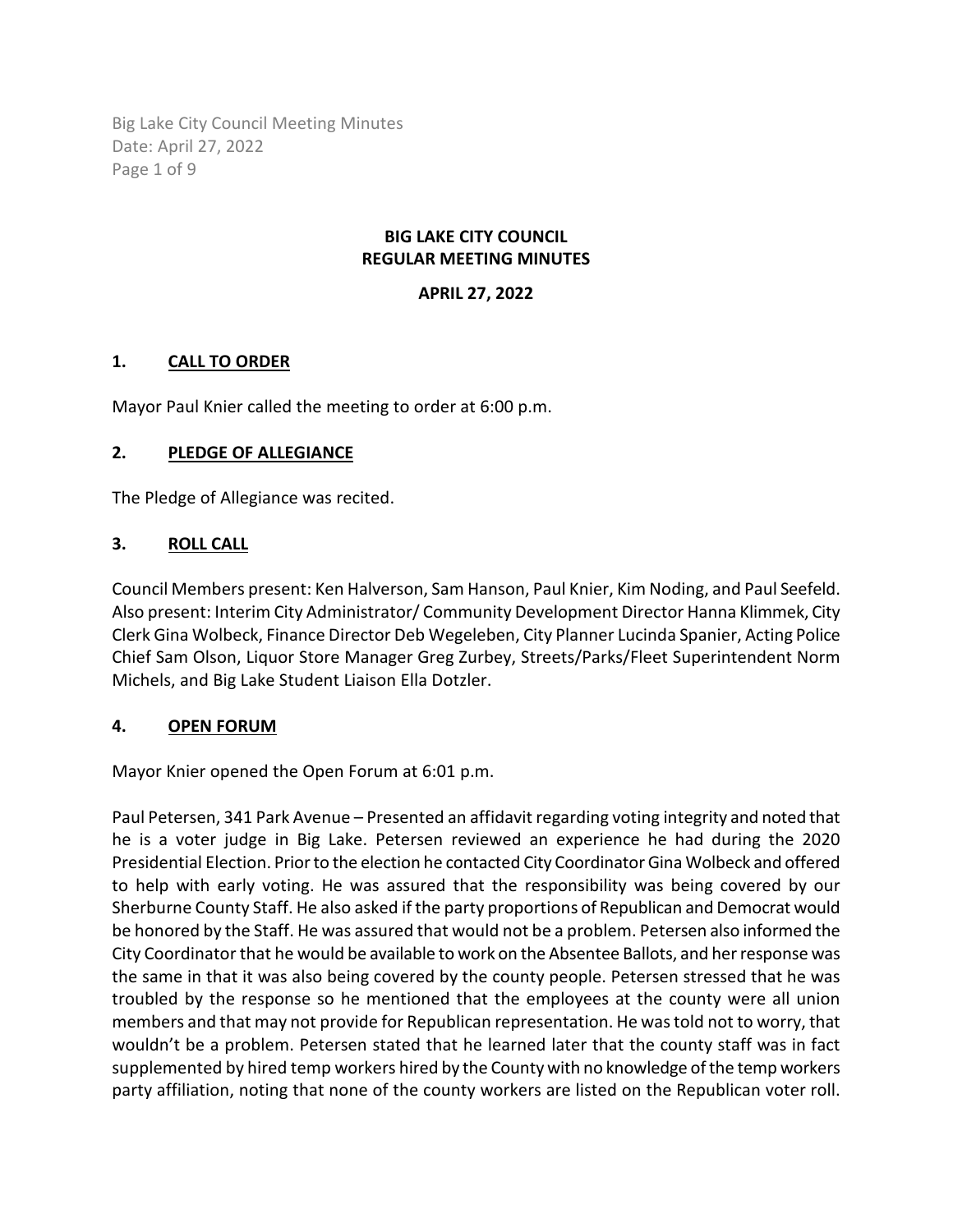Big Lake City Council Meeting Minutes Date: April 27, 2022 Page 2 of 9

Petersen also discussed that the voting machine equipment stopped processing ballots in Precinct 1 on election day and reviewed the process the head judges followed in getting a replacement machine. Petersen noted that while everything seemed o.k. at the time, after hearing about the problems with Dominion, he can't keep from thinking that something more nefarious may have been happening and questioned if our conservative Big Lake voters had overloaded the algorithm installed on the machine and caused the breakdown.

Teri Dickinson, 3310 Lake Ridge Drive – Thanked Council for receiving input from their constituents, and requested that the City discontinue the use of the Dominion voting systems in our City. Dickinson referenced MN State Statute 206.58, subd. 1 that regulates that a governing body of a municipality may provide for the use of an electronic voting systems. Subd. 3 also states that the governing body of the municipality may provide for the use of electronic voting systems of the City. The governing body of the municipality shall give approval, so the decision on whether or not to use the Dominion system is clearly the City's to make. Dickinson asked the City to not be deceived by those attempting to convince them otherwise. Handout 2 was a Certificate of Conformance by the United States Elections Assistance Commission of Dominion Voting Democracy Suite 4.0. This certificate is not an endorsement of the product by any US agency or government and no warranty of the product is either expressed or implied. Page 2 of the EAC Certification says it is not an endorsement of Federal Warranty of any system or its components or determination that a voting system will be operated in a manner that meets HAVA requirements or a determination that the system is ready for use in an election. Handout 3 was a Dominion operating system for the 2021 elections. Dickinson noted that we used Windows 7 on Windows Server 2008 and identified that Sherburne County is in red font and that is because on January 14, 2020, Windows support for Windows 7 ended. That means that there were no software security updates or fixes for 10 months before our 2020 election. According to Microsoft, the system would be at greater risk for virus' and malware. The 4<sup>th</sup> handout was a Sherburne County document that states that the \$654,000 Dominion system was selected by the County Auditor because it includes a wireless modem to transmit results. Handout 5 was by Dominion Director of Product and Strategy and Security and explains that the machines transmit directly and they use chips, cellular, and wireless modems and are compatible with all networks. An Allied Security Operations Group forensic report stated that they concluded that the Dominion Voting System is intentionally and purposefully designed with inherent errors to create systematic fraud and influenced election results. We have been canvassing and we have found extra votes, missing votes, and precinct votes that show up as Absentee. One election judge stated that the ballot counting machine errantly counted 5% more ballots than the controlled paper ballots. We have also given our share of the list of dead voters, duplicate voters, and rental box voters. He then turned it over to the County Attorney's Office but the County Attorney has given us no indication that anything will come of it. Dickinson again asked Council to discontinue the use of the Dominion system in the City. Dickinson stated that the choice is yours and they are counting on you.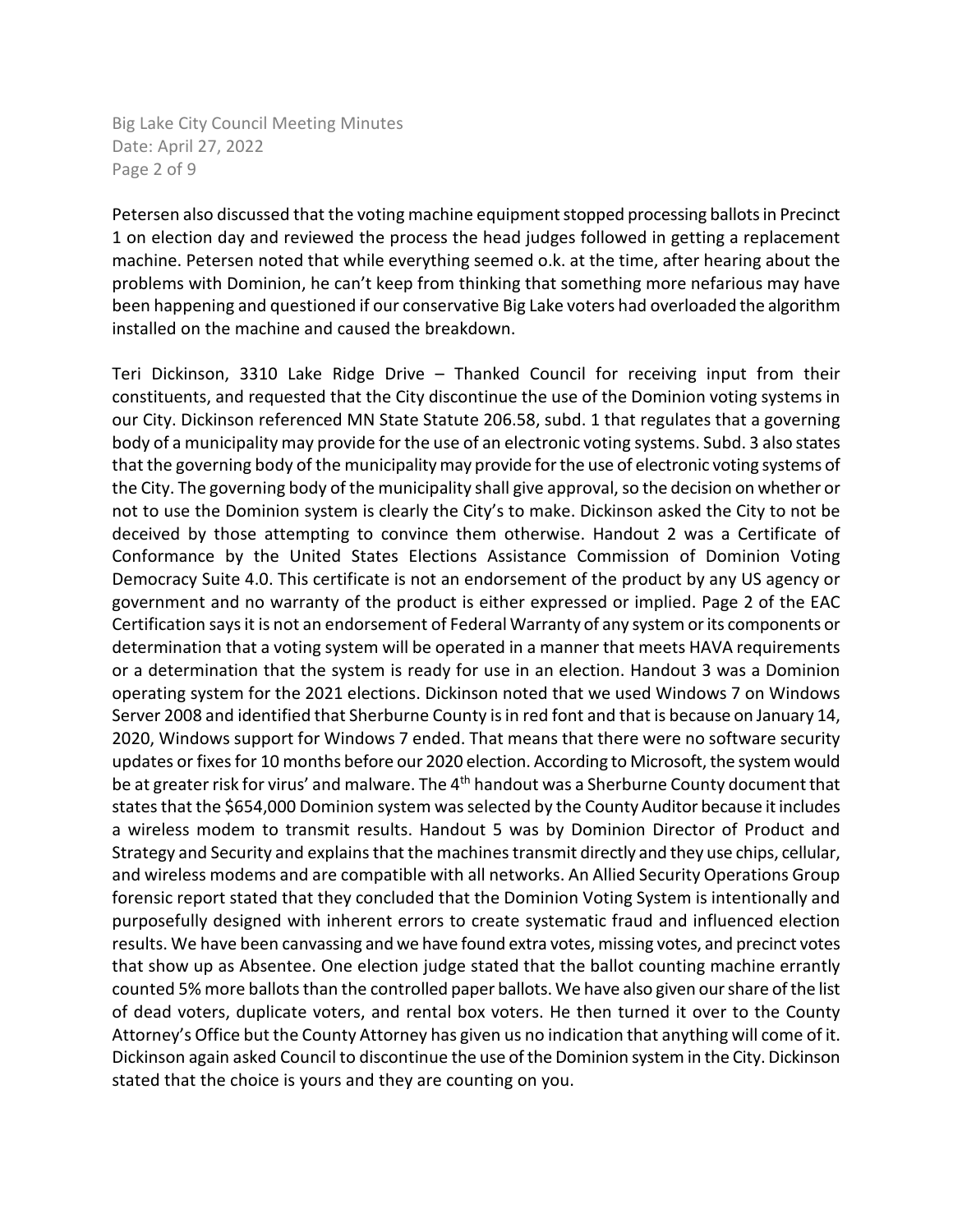Big Lake City Council Meeting Minutes Date: April 27, 2022 Page 3 of 9

Tracy Sodon, 4987 Mitchell Road – Read aloud a resolution to suspend the City's electronic voting systems.

George Quinn, 810 Lake Street North – Discussed the re-landscaping plan for the Big Lake Veteran's Memorial. Quinn noted that they have been working with non-profits to continue to get funding for the project and expects the costs to be fully funded. Quinn noted that the goal is to have the project done by Memorial Day. Quinn also discussed that the new landscaping will provide lower maintenance for those maintaining the memorial and the improvements will further beautify the memorial.

Bryon Bogenrief, 1931 Hiawatha Avenue – Stated that he does not trust the Dominion voting system, and doesn't believe in them. He believes that maybe we have gotten too sophisticated with technology in our lifetime with phones and computers and now we are hearing about software that can corrupt your phones or tap into our data. Bogenrief discussed that he wants Council to really consider hand counting the votes and asked how we can do this as a small City. This is the grassroots, this is the rock bottom, this is where it starts. He believes we really need to take responsibility of this, noting that what we have seen in other states, counties, and places where Dominion has not even surrendered their data and how their numbers come about and stuff like that. They had the hand count down in Arizona where they spent millions of dollars down there trying to figure that out. Dominion wouldn't cooperate, wouldn't hand it over, wouldn't work with them, and questioned if we want that here. Bogenrief asked if we want Dominion to be able to be here and if there was a conflict or something going on, to be able to have reliable numbers, questioning if they would come in here and give us our data and the information that we need. He wants truth, honesty, and integrity within our voting. He believes in one vote, stating that he is a Patriot. He had forefathers before him that served in the Civil War. They fought for freedom in this country and that is what we are about. That's what makes a difference in America, because of the truth and honesty that we live in. Bogenrief thanked Council for the opportunity to be here and to be able to share his heart with them.

Mayor Knier closed the Open Forum at 6:16 p.m.

## **5. PROPOSED AGENDA**

Council Member Noding motioned to adopt the proposed Agenda as presented. Seconded by Council Member Halverson, unanimous ayes, Agenda adopted.

### **6. CONSENT AGENDA**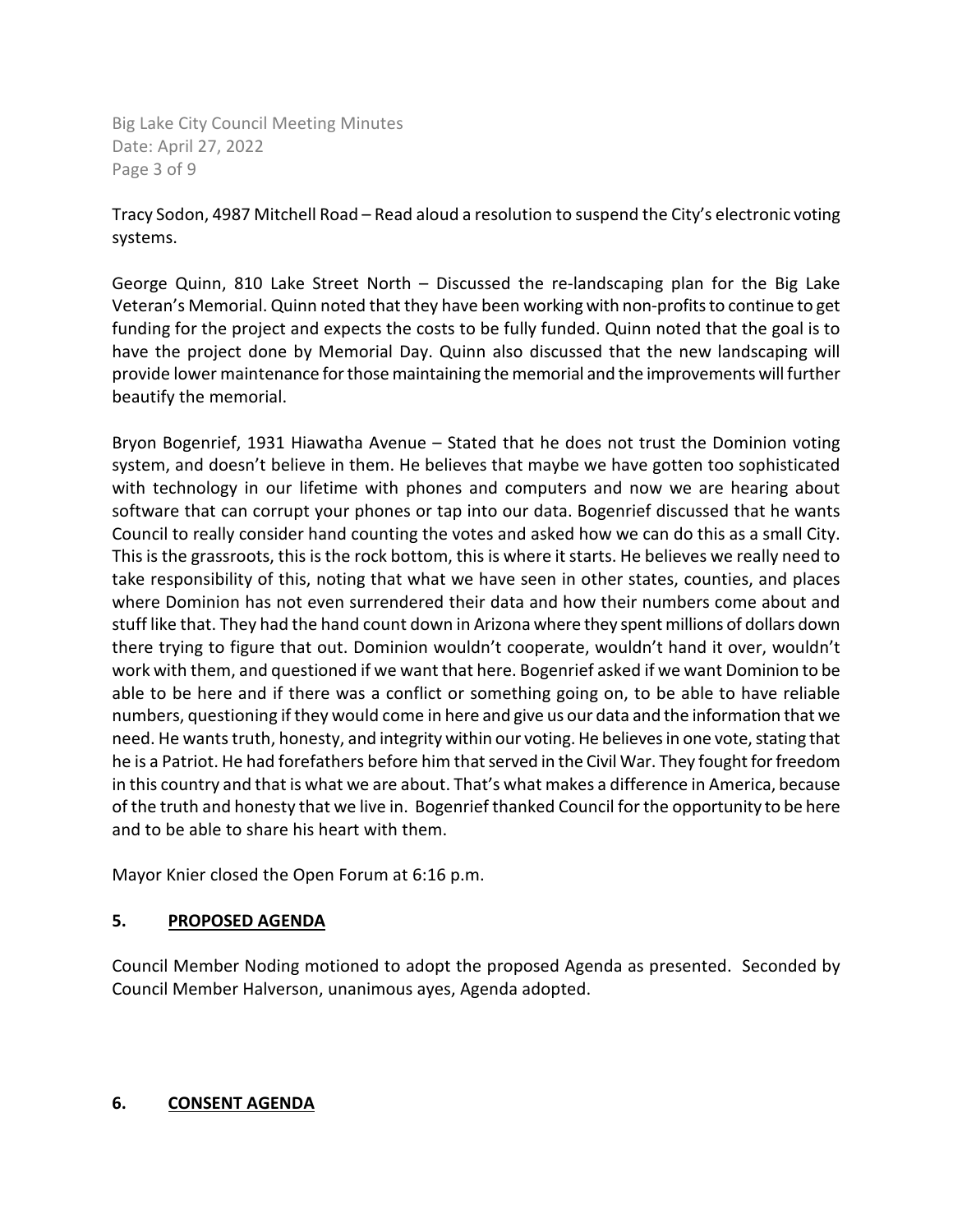Big Lake City Council Meeting Minutes Date: April 27, 2022 Page 4 of 9

Council Member Noding motioned to approve the Consent Agenda as presented. Seconded by Council Member Halverson, unanimous ayes, Consent Agenda approved. The Consent Agenda consisted of: 6A. Approve List of Claims, 6B. Approve Special Joint City/BLEDA/Planning Commission Workshop Minutes of April 11, 2022, 6C. Approve Council Workshop Minutes of April 13, 2022, 6D. Approve Regular Council Meeting Minutes of April 13, 2022, 6E. Approve 2022 Big Lake Spud Fest Licensing and Fee Waiver Request, 6F. Approve 2022 SCORE Grant Agreement for the City Compost Site, 6G. Approve Appointment of Seasonal Part-time Public Works employee Oliver Beckers, 6H. Approve Appointment of Seasonal Part-time Public Works employee Ben Piehl, 6I. Approve Appointment of Melissa Vilmo and Kameron Pikus as Part-time Liquor Clerks, 6J. Approve Resolution No. 2022-33 approving a Variance for a Residential Fence at 18576 Green Tree Court, 6K. Approve Resolution No. 2022-34 approving a Variance to allow an OHWL Encroachment at 111 Jefferson Blvd, 6L. Approve Resolution No. 2022-35 approving the Prairie Meadows Third Addition Final Plat and Final PUD, Ordinance No. 2022-05, and Summary Publication Resolution No. 2022-36 6M. Approve Purchase of Public Works Mower and Trailer Equipment, and 6N. Approve Resolution No. 2022-37 amending the 2022 Council Committee Appointments.

# **BUSINESS**

## **7A. Citizen Commendation Award Presentation**

Sam Olson reviewed a recent Amber Alert that was broadcast across Minnesota, notifying the public that a 2-year old child was taken from Pope County. The suspect and child were spotted by El Loro Mexican Restaurant employee Emily Lanager-Chelsey, who notified her manager, Lorenzo Macias. Due to their observations, the child was safely returned to his family. Olson also noted that Macias also responded to the residence in Big Lake and assisted with interpreting for officers until the BCA arrived. Olson presented Lanager-Chelsey and Macias with City of Big Lake Citizen Commendation Awards.

Mayor Knier expressed his appreciation to the hero's in our community.

# **7B. Oath of Office for Police Officer Jennifer Franzen**

Sam Olson introduced new Police Officer Jennifer Franzen, who started service with the Police Department on January 1, 2022. Franzen has successfully passed her FTO/PTO program and is currently an active Police Officer on the Big Lake Police Department.

Mayor Knier conducted a Swearing in Ceremony for Franzen who took the Patrol Officer Oath.

# **7C. 2021 Audit Report Presentation from BerganKDV**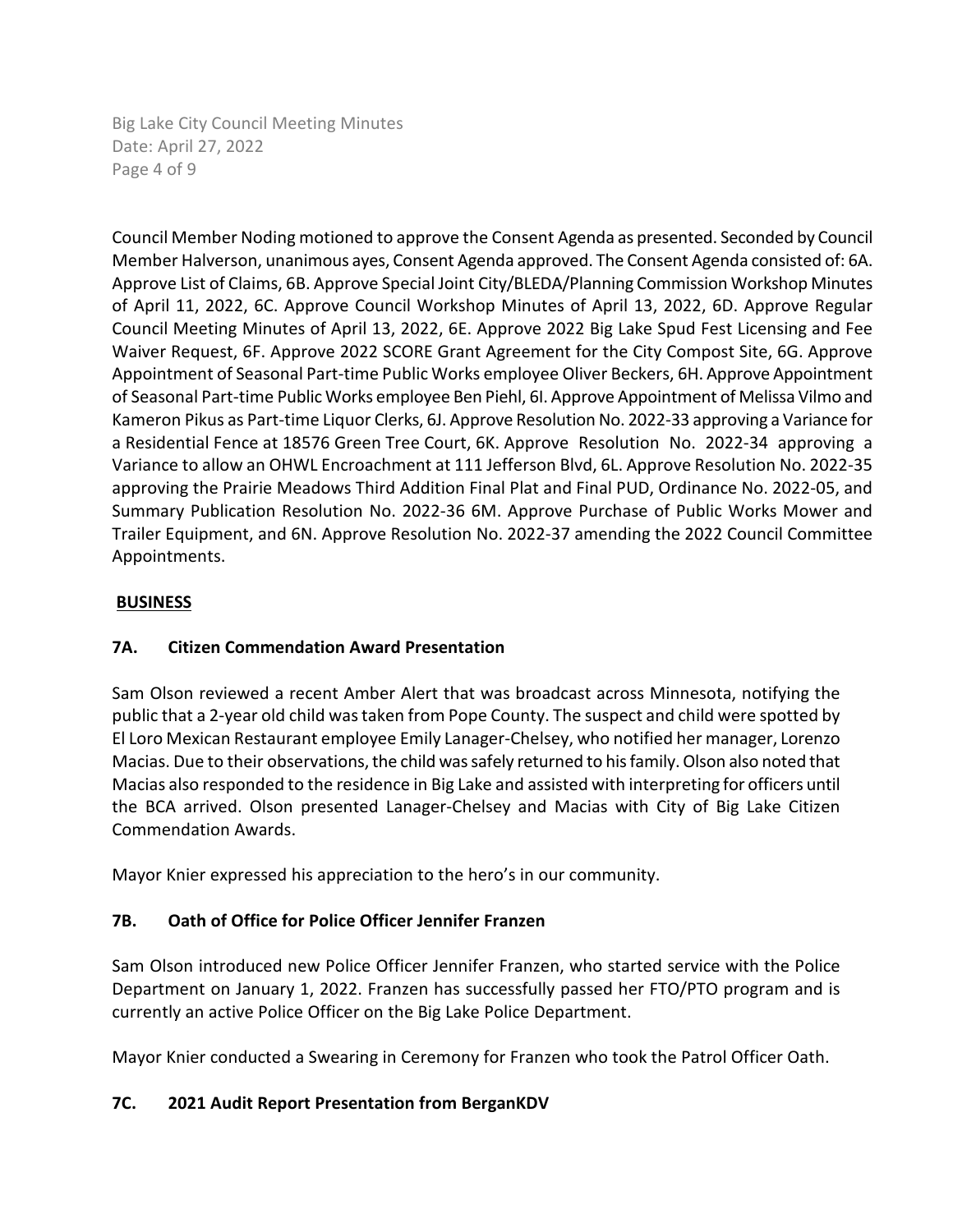Big Lake City Council Meeting Minutes Date: April 27, 2022 Page 5 of 9

Caroline Stutsman from BerganKDV presented the 2021 management letter and the audited financial statements.

Mayor Knier discussed that as the tax value continues at the same rate, we are looking at it being close to 40% or so from 2017 to 2021, we could be at \$15 million in that same timeframe for five years and if we can keep our levy there at that growth as well, we could be under 40% for the tax capacity. Knier asked if a lot of cities get to that level. Stutsman indicated that it really varies from one city to another. There are all different things that go into that including debt which has really helped this picture as well. The City has had a significant debt load in the past and we are seeing the results of the City's efforts to reduce our debt. Stutsman also stressed that the City was very prepared, and very quick to respond for the audit, and they see positive trends happening in Big Lake.

Council Member Hanson motioned to accept the 2021 Audit report as presented. Seconded by Council Member Noding, unanimous ayes, motion carried.

### **7D. Aeon Big Lake Station Senior Living PUD Concept**

Lucinda Spanier reviewed the planners report for the 6.14-acre Aeon Big Lake Station Senior Living concept plan site located on Outlot A of the Station Street Acres East plat. The site is located south of the North Star Commuter Rail station, and east of Station Street NW, and is currently zoned as Transit Oriented Development (TOD). The project is proposed as a 74-unit , 4-story multifamily building for seniors. The concept would subdivide the parcel and proposes development on the western 2.6 acres and has a density of 28.5 units per acre. Spanier noted that per the Comprehensive Plan, the TOD is intended to accommodate mid or high-density housing and is supportive of public space design. Spanier discussed that the Applicant will be requesting a rezoning to planned unit development overlay in order to receive flexibility on a number of items required by the Zoning and Subdivision ordinance. Spanier also reviewed lot standards, parking, landscaping, utilities, building design standards, recreation areas, stormwater management, and park dedication. Spanier asked for feedback from the Council on the Applicant's proposal and whether there are additional items that should be addressed by the Applicant prior to submittal of the preliminary plat and development stage PUD. Spanier reviewed comments from the Parks Advisory Committee and the Planning Commission.

Council Member Hanson commented on the sufficiency of fire equipment, noting that we should be looking at the principal structure being 60 feet tall at the very peak. Spanier explained that we measure height from average grade to the highest point on the building. Hanson discussed that the Department currently has a 75-foot ladder and the Department has plans to purchase a new 110-foot ladder in 2026. Hanson also stressed that he is a proponent of balconies for fire safety.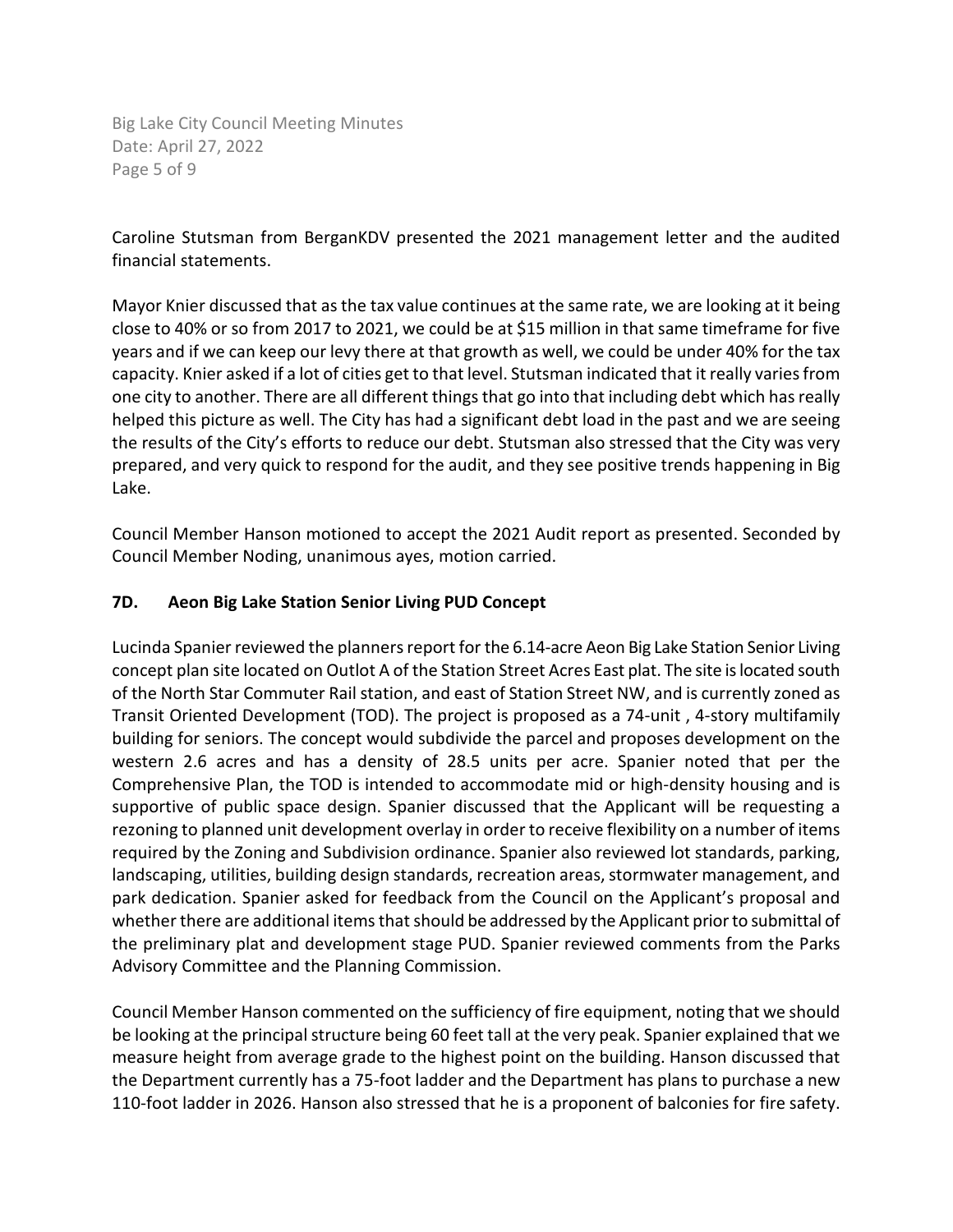Big Lake City Council Meeting Minutes Date: April 27, 2022 Page 6 of 9

Spanier noted that technically the ordinance is only applicable to properties within a residential district. As this in the TOD district, that provision does not apply to this property.

Council Member Halverson agreed with Council Member Hanson because he wants us to build up, not down. Build a better facility, don't strip down the facility. Halverson asked how many parking spots are required for each residence, asking if the normal requirement is two parking stalls. Spanier reviewed that for this specific senior building use, the requirement is two stalls per unit, which is a little bit on the high side for a senior development. Halverson asked if the development will strictly be a senior development. Spanier clarified that the proposal is designed with seniors in mind. Halverson stressed that this is different than establishing an age requirement, but noted that it will be senior living. Halverson also asked if the Applicant is proposing car ports or garages. Stephanie Karp from Aeon Development indicated that they are planned to be covered car structures and that they are exploring using solar on top of it.

Council Member Noding asked how many stalls will be underground. Karp reviewed that there will be 55 underground stalls and the remaining 24 stalls will provide a multitude of options for residents.

Council Member Halverson agreed with Council Member Hanson that we need decks on this building. He would also need to see the car port system noting that the ones he has seen tend not to be a nice addition to a property and become an eye sore over time. Mayor Knier stressed that this is a property that is privately owned, so if the owner of the business islosing tenants because they have a ramshackle look to their facility, they are going to fix it up and it is going to look better. Halverson responded that it is our responsibility as a Council to build our community up. Halverson agreed that it is private property, but that is why we have codes, requirements, and specifications and if we always out vote them or override them, that creates a problem. Karp stated that she appreciates Council's feedback and acknowledged that they did not spend a lot of time rendering the parking stall structure at this point, they just simply placed in on the renderings. She anticipates it will be made of concrete and be an actual solid structure.

Mayor Knier stated that he appreciates Council Member Halverson's comments, but he does not entirely agree that it is the City's responsibility to make sure that everything is looking clean. That is the responsibility of the individual owners as well, in fact much more so than the City's responsibility.

Council Member Hanson commented that he has driven by the developer's Greenway Terrance project, and noted that it is a very good-looking facility.

Council Member Seefeld discussed the possibility of homeless people living in the facility, and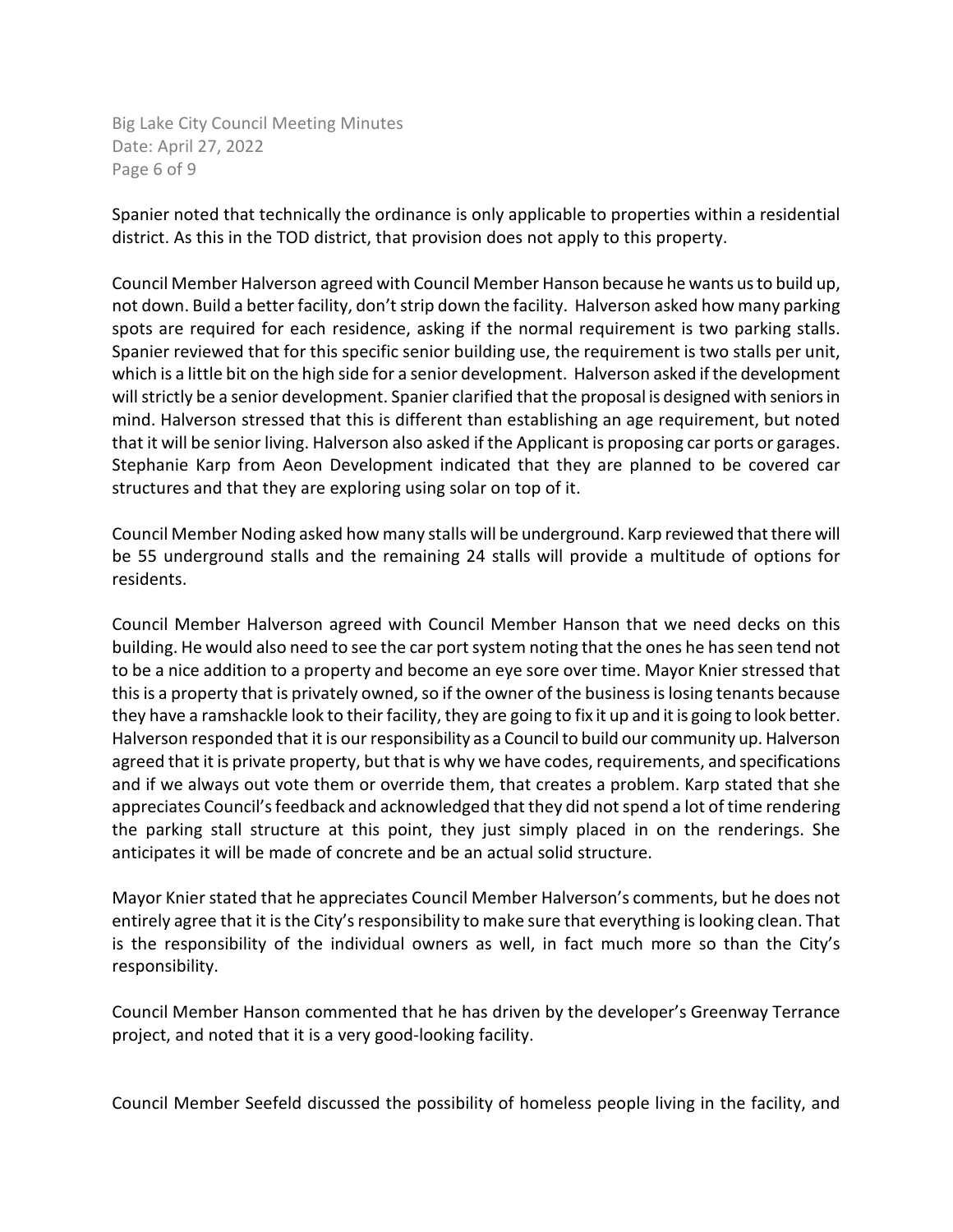Big Lake City Council Meeting Minutes Date: April 27, 2022 Page 7 of 9

asked how these individuals are vetted. Karp reviewed that the project has 10 units that will be reserved for previously homeless individuals. They work in partnership with a service provider known as TRI-CAP who will go through a coordinated entry process which houses long-term homeless individuals on average for two or more years, who are generally placed from shelters or from instability in their housing. They are found and then brought in this coordinated entry system and must agree to be in the system which gives them a voucher and ability to live in the property. While they are there, they are able to get services from TRI-CAP to help build their lives back up and help them become more stable long-term. Halverson asked if the rest of the facility is market rate. Karp explained that the entire project is an affordable housing project serving seniors 55+ at a 50% area median income or lower.

# **7E. Marketplace Crossing Final Plat and Final PUD**

Lucinda Spanier reviewed the planners report for the Marketplace Crossing Final Plat, Final PUD, and rezoning to PUD application submitted by CommonBond Communities for the 7.57-acre property located at the northwest corner of 168<sup>th</sup> Street NW and Marketplace Drive. The site is currently zoned High Density Residential (R3) and is proposed to be rezoned as the same zoning district with a PUD overlay allowing deviations from the City's development regulations as approved by Resolution No. 2022-48. Spanier also reviewed development fees associated with the development, preliminary language in the development agreement and stormwater maintenance agreement that will require final review and amendments from the City Attorney's Office.

Council Member Hanson motioned to approve Resolution No. 2022-38 conditionally approving the Marketplace Crossing final plat and final plan PUD, approval of the development contract subject to City Attorney review, and approval of the stormwater maintenance agreement subject to City Engineer review. Seconded by Council Member Noding. Mayor Knier asked for any further discussion.

Council Member Halverson stated that he will be voting against this project as the project doesn't meet parking or deck requirements.

Motion passed with a vote of 4:1 with Council Members Hanson, Knier, Noding, and Seefeld voting aye, and Council Member Halverson voting nay. Motion carried.

Council Member Hanson motioned to approve Ordinance No. 2022-05 rezoning the subject parcel to PUD, and approval of Resolution No. 2022-39 allowing summary publication of the ordinance. Seconded by Council Member Seefeld, unanimous ayes, motion carried.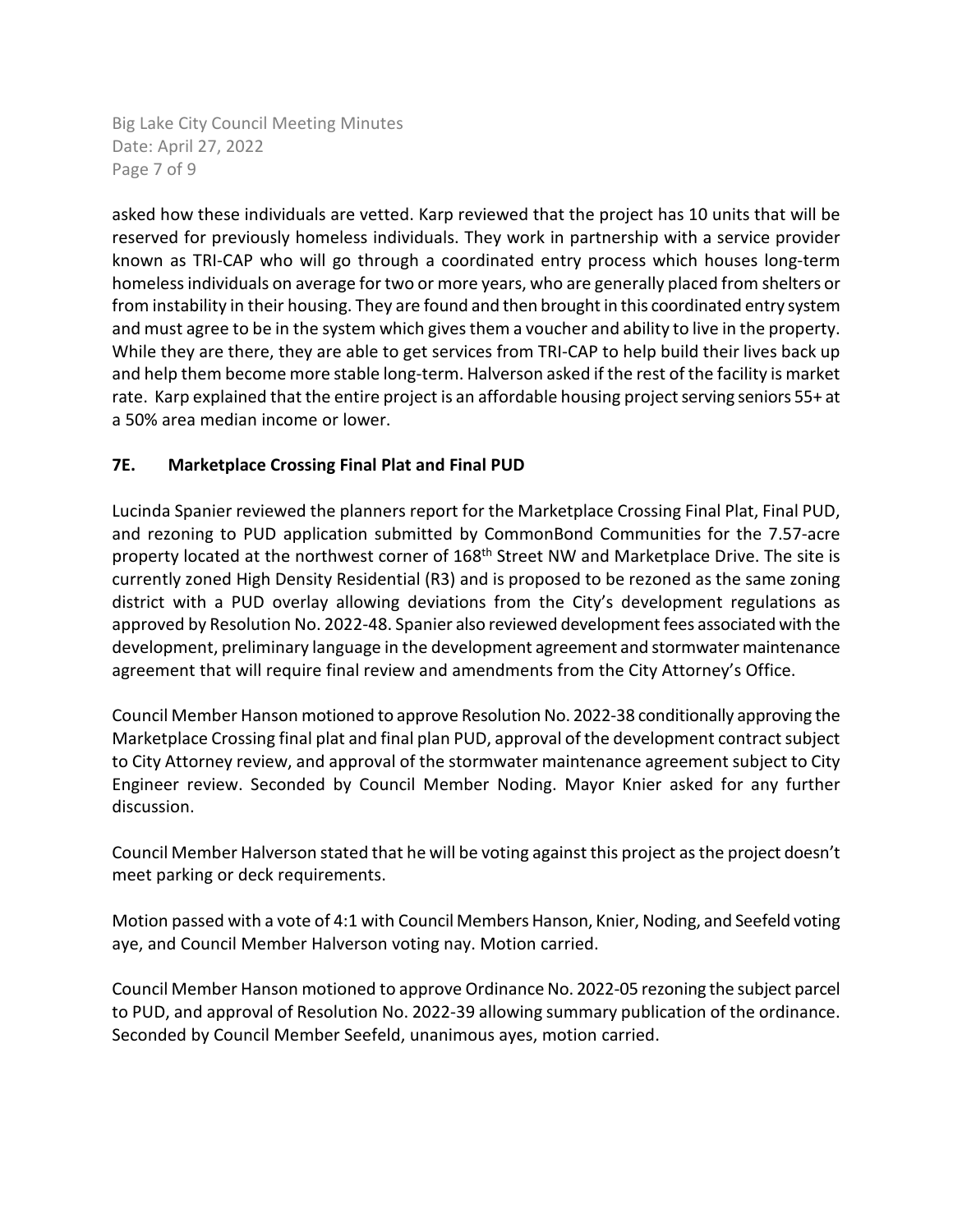Big Lake City Council Meeting Minutes Date: April 27, 2022 Page 8 of 9

## **7F. Donations towards the Big Lake Police Department**

Sam Olson reviewed recent donations made to the Police Department. Donations included \$2,000 in cash donations from the Big Lake American Legion Post 147 towards the Canine Program, a \$300 cash donation from the Chad Ziegler family towards needs in the Department, and a \$10,000.00 cash donation from Suzanne Granger towards the Canine Fundraiser.

Council Member Seefeld motioned to approve Resolution No. 2022-40 accepting donations towards the Big Lake Police Department as presented. Seconded by Council Member Noding, unanimous ayes, motion carried.

## **7G. Department Reports**

Deb Wegeleben provided a year-to-date 2022 financial recap, debt obligations, and reviewed 2023 budget cycle planning.

Greg Zurbey provided an update on the Municipal Liquor Store operations and provided a year-todate 2022 update compared to 2021. Zurbey reviewed contributing factors in the decrease in transactions, sales, and gross profits, that included weather, the economy, competition, and historically high sales in the past two years due to COVID closures of bars and restaurants. Zurbey also reviewed in-store tastings, discussed fundraising efforts of various organizations, and reviewed the spring wine sale. Zurbey also provided information on the MN Legislative Day event held on March 28.

Hanna Klimmek provided an update on activities in the Community Development Department in February and March 2022. Klimmek reviewed housing, commercial and redevelopment projects, and provided a year-to-date 2021/2022 permit activity comparison. Klimmek reviewed recreation/communications activities that included the Community Gardens, Farmers Market, Music in the Park, Movie in the Park, special events permitting, and the City website redesign project. Klimmek also introduced Will Bucheger, who started as the new Planning Technician recently.

Council Member Halverson discussed the number of multi-family buildings being built compared to single-family residential structures. Klimmek reviewed that there are 60 units projected in the Marketplace Crossing Development, and 74 units in the Aeon Development. Klimmek also noted that there are numerous concepts under review that add up to 720 units of housing but only Aeon and Marketplace Crossing are apartment structures included in that total.

Mayor Knier asked how we are doing on office/retail space in town. Klimmek noted that the inventory is low for special services.